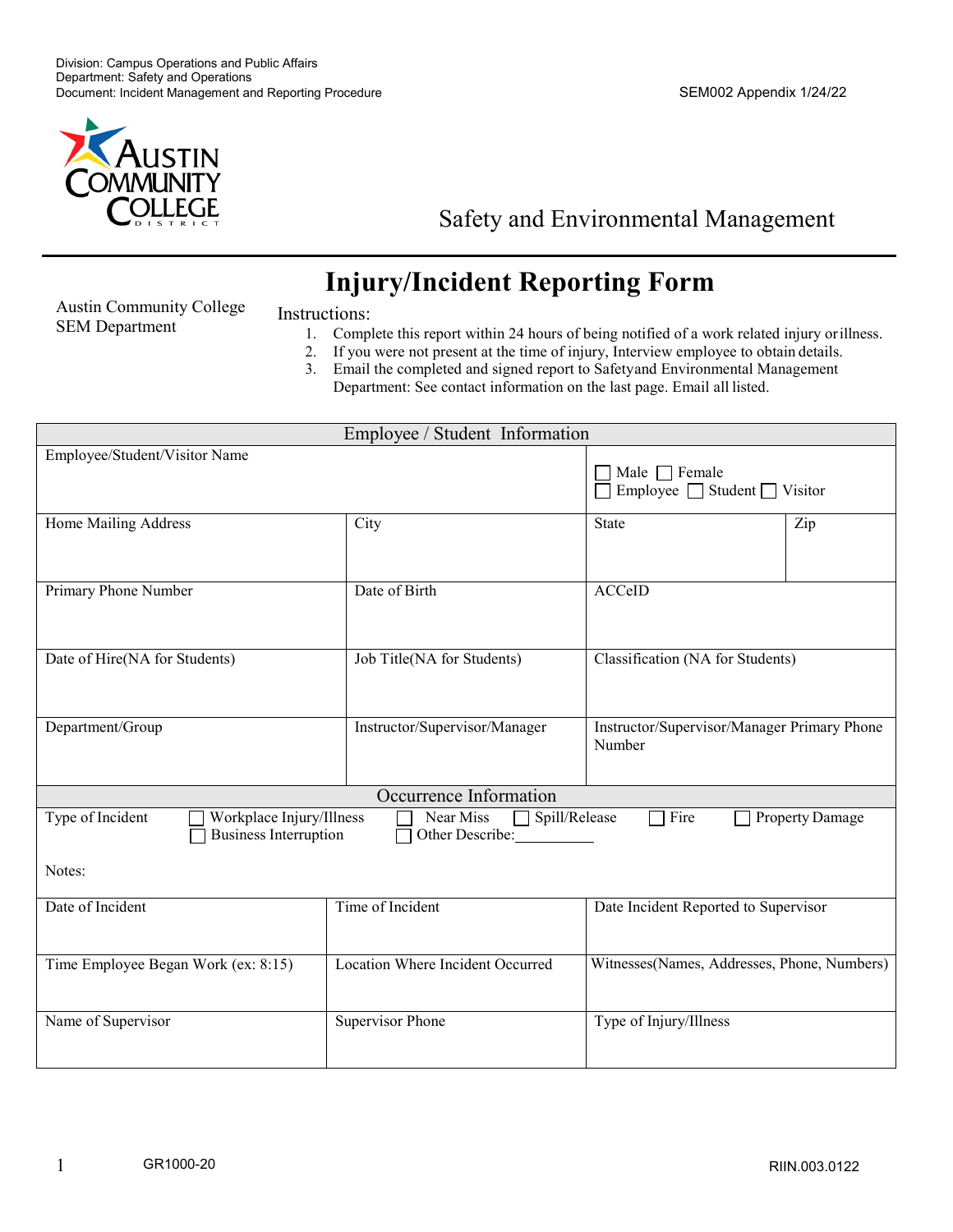| Describe how the incident, including the actions, occurrences or events that caused the incident:                                                |                               |  |  |  |
|--------------------------------------------------------------------------------------------------------------------------------------------------|-------------------------------|--|--|--|
|                                                                                                                                                  |                               |  |  |  |
|                                                                                                                                                  |                               |  |  |  |
|                                                                                                                                                  |                               |  |  |  |
|                                                                                                                                                  |                               |  |  |  |
|                                                                                                                                                  |                               |  |  |  |
| List all equipment, material, or chemicals employee was using when incident occurred                                                             | Were Safeguards or            |  |  |  |
|                                                                                                                                                  | Safety Equipment<br>provided? |  |  |  |
|                                                                                                                                                  | Yes $\Box$ No                 |  |  |  |
| Describe the sequence of events and include any objects or substances that directly injured the employee or made the employee ill.               |                               |  |  |  |
|                                                                                                                                                  |                               |  |  |  |
|                                                                                                                                                  |                               |  |  |  |
|                                                                                                                                                  |                               |  |  |  |
|                                                                                                                                                  |                               |  |  |  |
|                                                                                                                                                  |                               |  |  |  |
| Injury/Illness Factors (Check all that apply and explain below)                                                                                  |                               |  |  |  |
| Was the Injury/Illness due to $\Box$<br>unsafe condition or $\Box$<br>an unsafe act<br>both?                                                     |                               |  |  |  |
| Fatigue influenced action<br>Slippery / uneven surface                                                                                           | Ignored known hazard          |  |  |  |
| No documented procedure<br>Trip Hazard                                                                                                           | Tried to avoid effort         |  |  |  |
| Less than adequate procedure<br>Lifting / Material handling                                                                                      | Did not know safe procedure   |  |  |  |
| Repetitive Activities<br>Defective Tool, Equipment or machinery<br>Use of wrong tool, equipment or machinery<br>Inattention<br>Chemical Exposure | Less than adequate design     |  |  |  |
| Unaware of hazard<br>Failure to use Personal Protective Equipment                                                                                | <b>Weather Conditions</b>     |  |  |  |
| Failure to follow proper procedures<br>Tried to save time<br>Temperature                                                                         |                               |  |  |  |
| Lack of (or improper) Training                                                                                                                   | Unable to determine           |  |  |  |
| Explanation:                                                                                                                                     |                               |  |  |  |
|                                                                                                                                                  |                               |  |  |  |
| <b>Corrective Actions:</b>                                                                                                                       |                               |  |  |  |
| Has employee/student received prior training in how to properly perform the task in which<br>Yes                                                 | No<br>] NA                    |  |  |  |
| he/she was injured? If Yes, date training was provided                                                                                           |                               |  |  |  |
| Is training or retraining recommended to correct unsafe behavior?<br>Yes                                                                         | No<br>] NA                    |  |  |  |
| If "yes", type of training scheduled<br>date of scheduled training                                                                               |                               |  |  |  |
| Does the affected employee/student have any recommendations to prevent this injury from<br>Recurring? If "yes", explain:                         |                               |  |  |  |
| Yes<br>$\Box$                                                                                                                                    | $\Box$ No<br>$\Box$ NA        |  |  |  |
|                                                                                                                                                  |                               |  |  |  |
| Does the Supervisor/Instructor agree with these recommendations?                                                                                 |                               |  |  |  |
| Yes<br>No<br>NA<br>List corrective actions taken by Supervisor/Instructor to prevent this injury/illness from recurring.                         |                               |  |  |  |
|                                                                                                                                                  |                               |  |  |  |
|                                                                                                                                                  |                               |  |  |  |
|                                                                                                                                                  |                               |  |  |  |
|                                                                                                                                                  |                               |  |  |  |
|                                                                                                                                                  |                               |  |  |  |
|                                                                                                                                                  |                               |  |  |  |